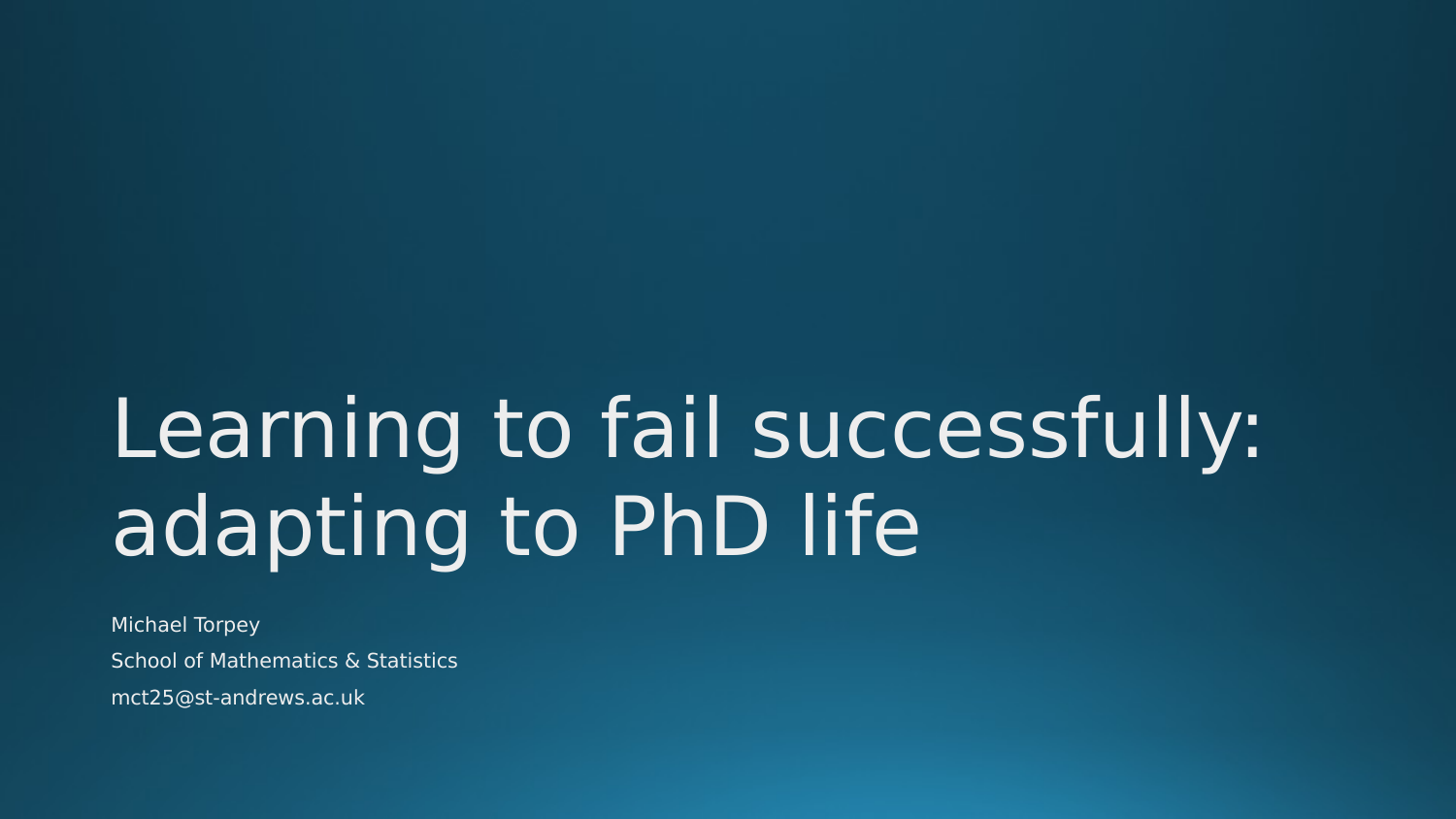#### The trials of research

- Research is tricky.
- Sometimes you will fail:
	- Because the problem is too difficult.
	- Because the problem is impossible.
- Learn when to persevere and when to give up.
- Beware the sunken cost fallacy!
- Learn from failure.
- Hofstadter's Law:
	- "A task always takes longer than you think, even when you take into account Hofstadter's Law."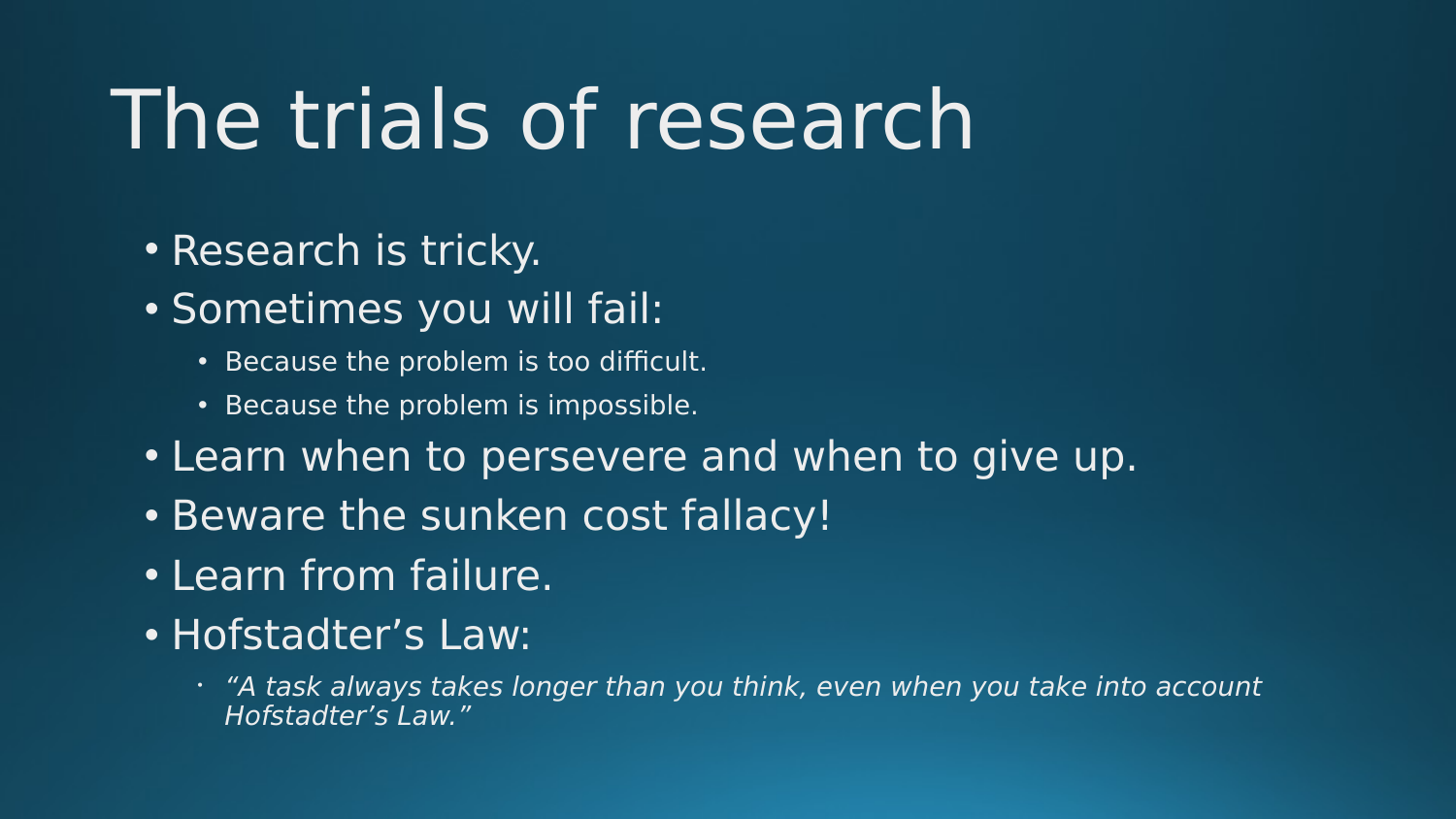#### Self-esteem

- Research is difficult.
- You're surrounded by smart people.
- Imposter syndrome!
- These feelings are normal.
- Learn from failures and celebrate successes.
- You can talk to:
	- Your supervisor(s)
	- Other PhD students
	- University counsellors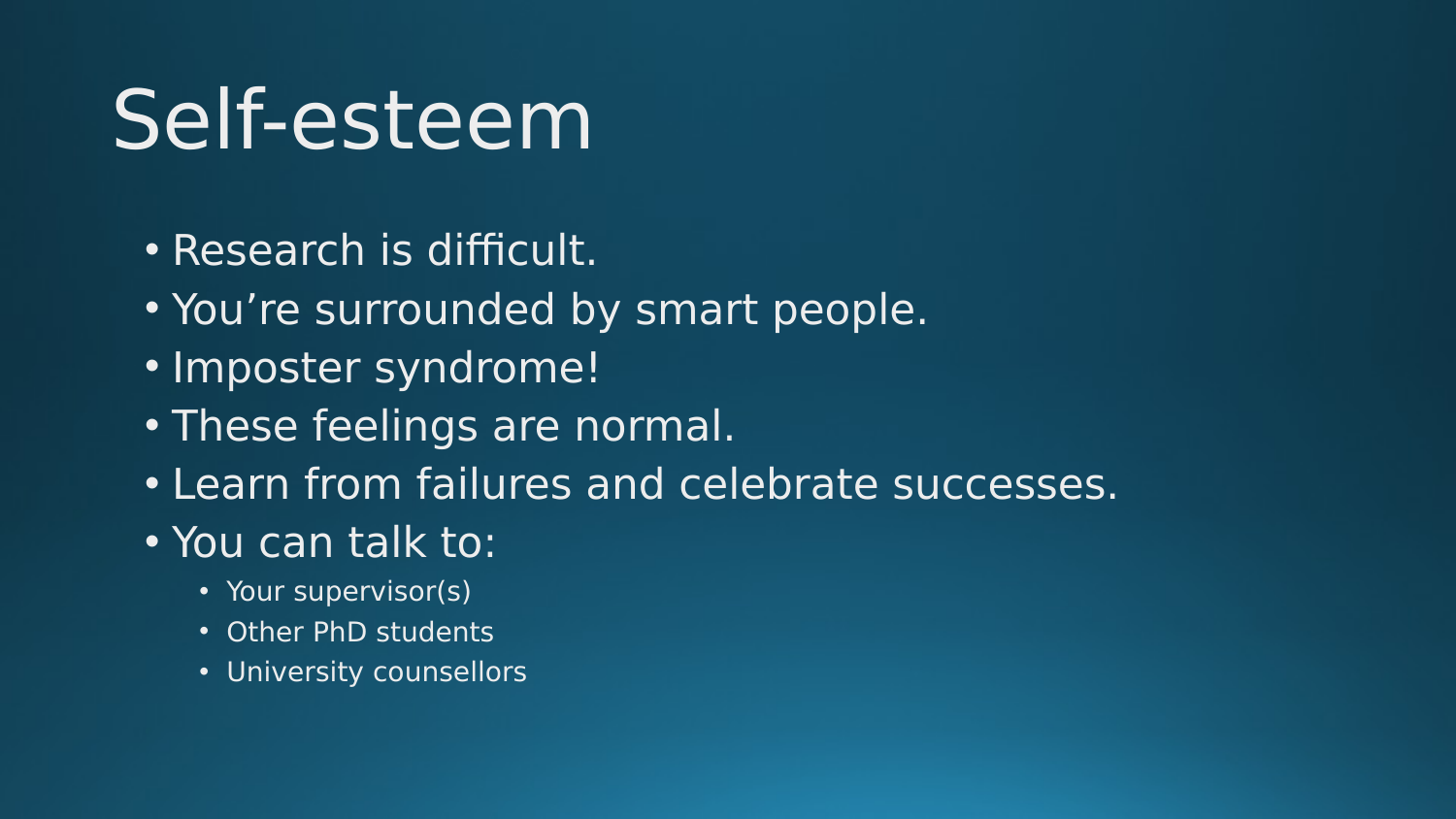# Organise your life!

- Keep track of everything you have to do:
	- To-do list of individual, bite-size tasks
	- Projects you're working on
	- Tasks for when your brain isn't working
	- wunderlist.com
- Use a calendar!
	- calendar.google.com
- Never try to remember anything.
- Treat your PhD like a job get into a routine.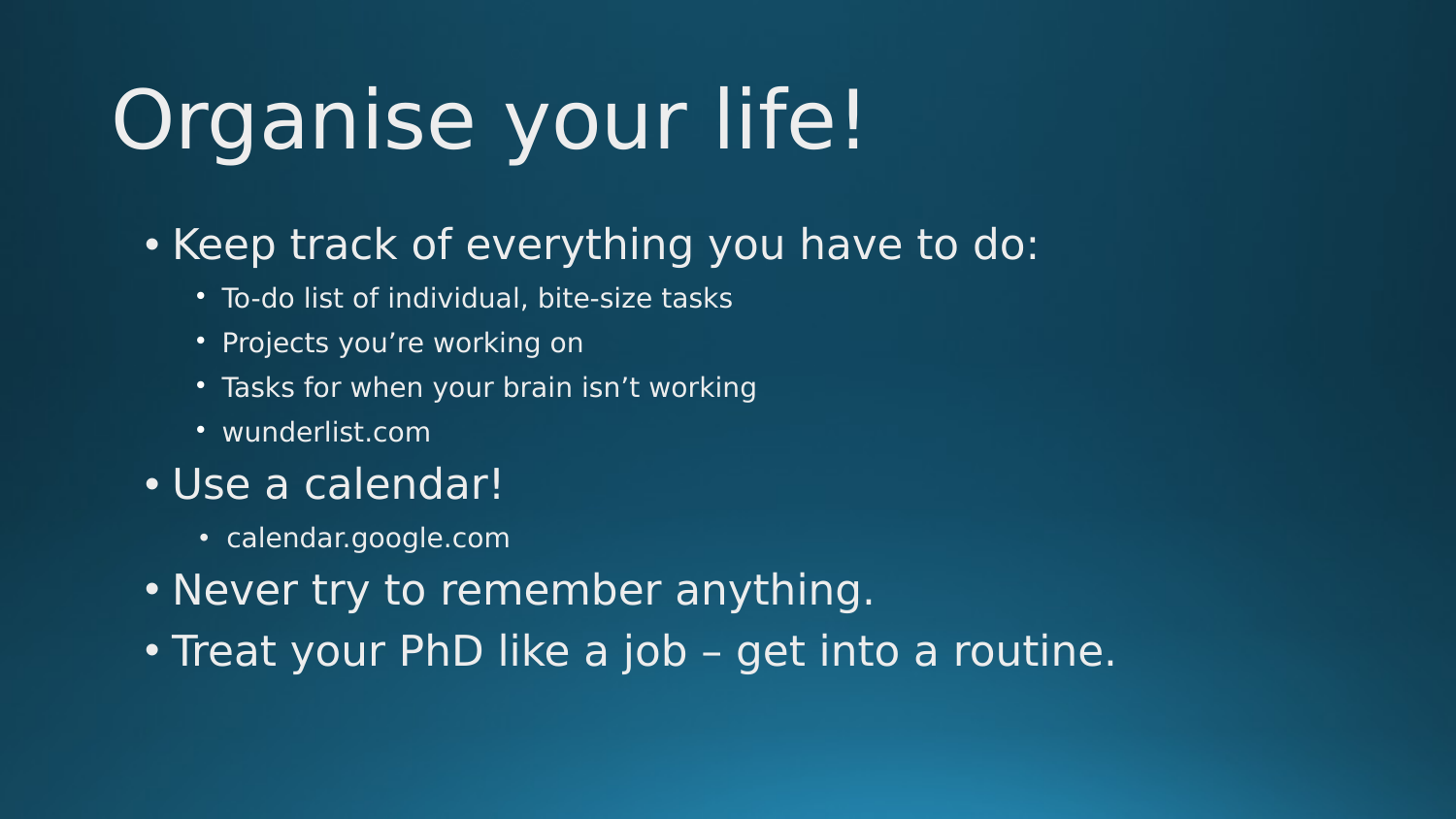

Unfortunately, 99 are ranked #1."

- 12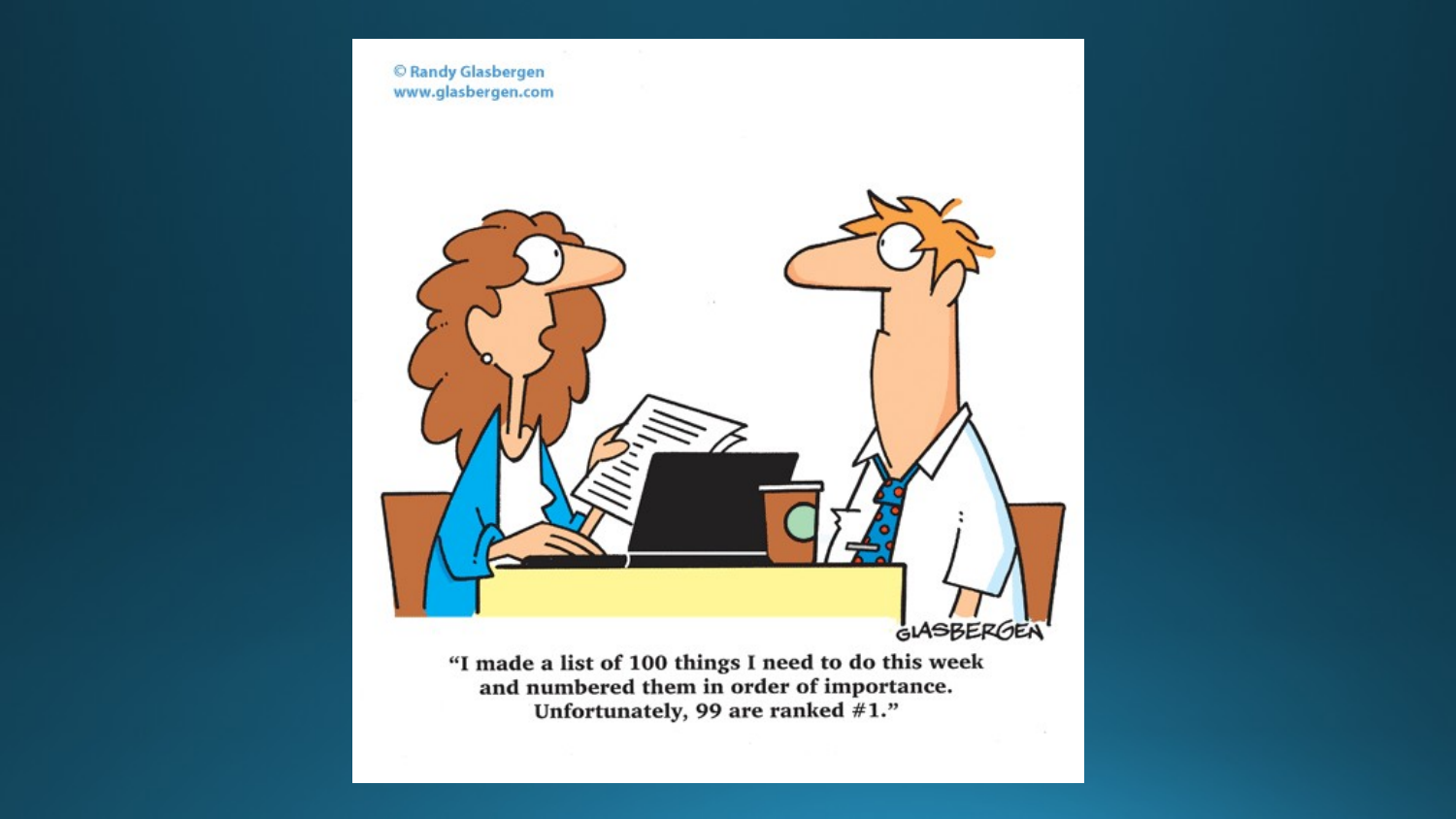### Get involved!

- Teach
	- Excellent opportunity to interact with students and build your CV
	- Tutorials, seminars, examples classes, lab sessions...
- Societies
	- Over 140 societies, from Real Ale to Pokémon
	- Interests, nationalities, religions, lifestyles, charities...
- Sports
	- Over 50 sports clubs, hall sport, recreational sport…
- Volunteering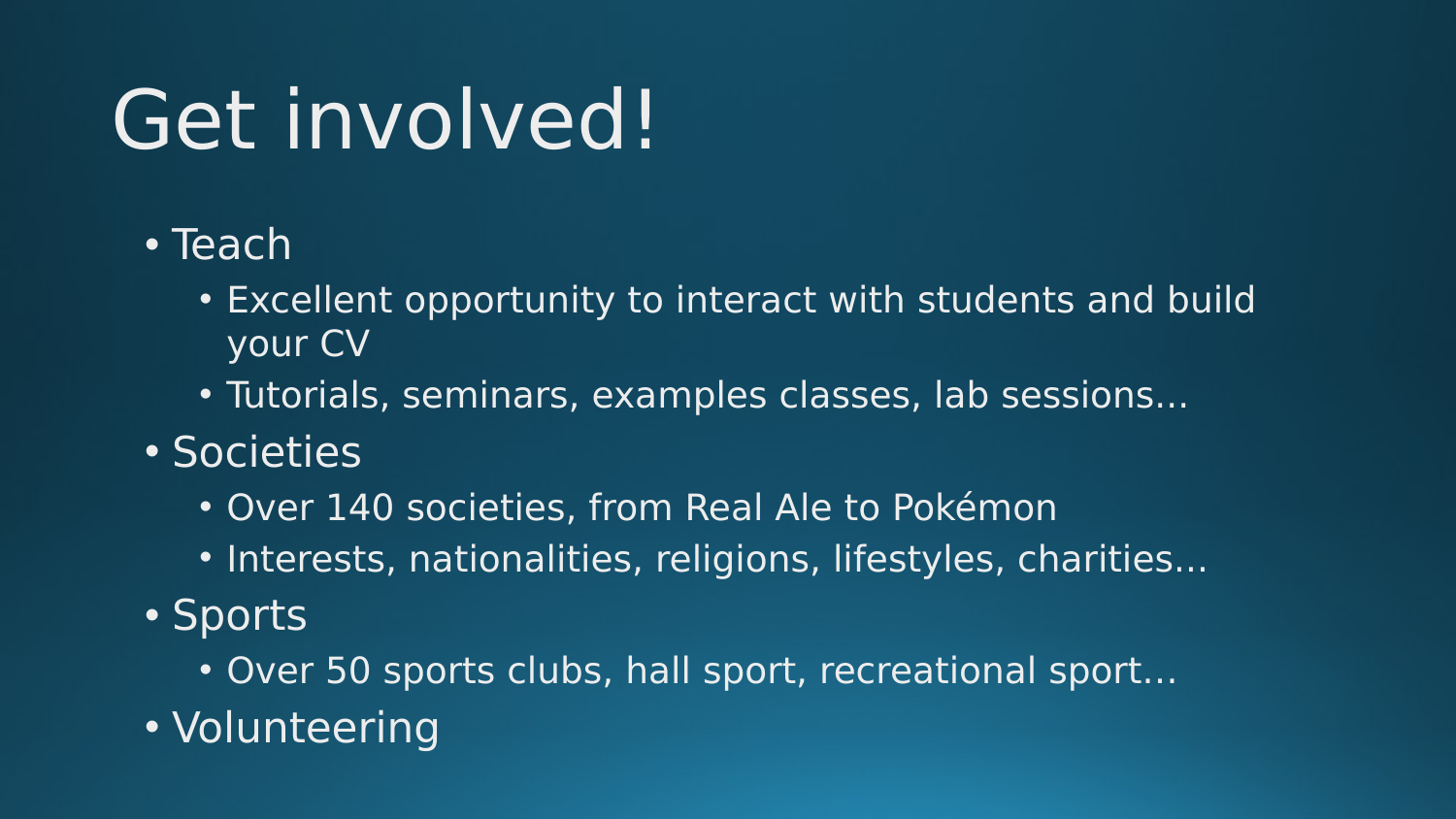# Support

- Academic:
	- Supervisor
	- CAPOD
- Personal:
	- Advice and Support Centre (ASC)
	- The Chaplain
	- Friends and family